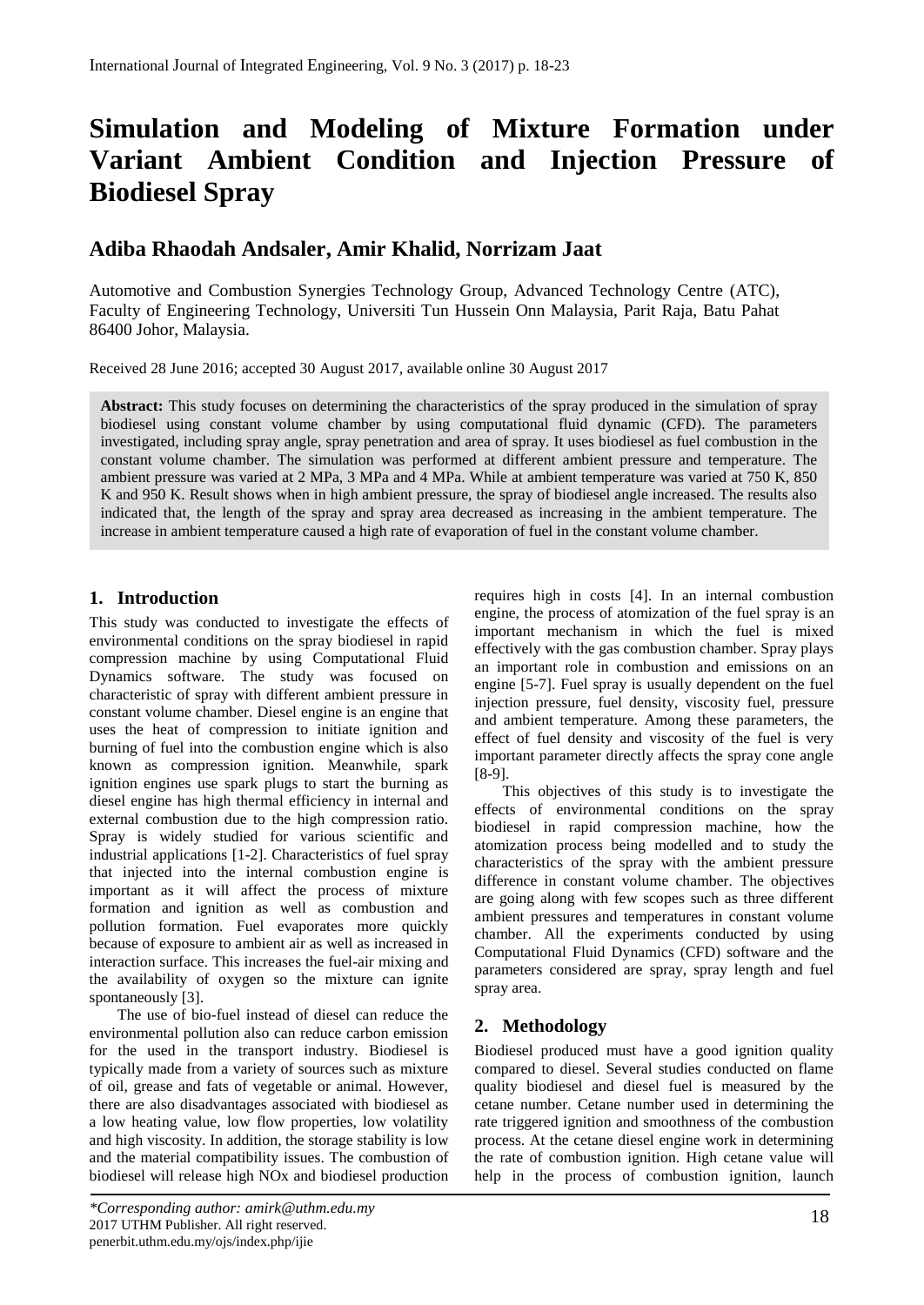operations and reduce the engine knocking in an engine. Number cemetery for a machine depends on characteristics such as:

- i. Engine design
- ii. Engine size
- iii. Maximum speed
- iv. Load conditions
- v. Atmosphere.

Biodiesel can be used directly as fuel in diesel engines by not involving drastic modifications to the engine. Diesel engine that operates according to the diesel cycle has a very broad market across the country for the purpose of transport and agriculture. Diesel cycle system provides many advantages and benefits compared to the use of the gasoline engine (Otto cycle) which refers to the generation of power and efficiency of the engine. Biodiesel is a type of organic oils produced by chemical methods to replace diesel oil. The chemical process is known as "transestersfication" in which from the nature materials such as soybean oil, sunflower, animal fat or vegetable [10]. Figure 1 shows the process "transestersfication".



Fig. 1 Transestersfication process [10].

## **2.1 Spray formation**

Spray formation is very important aspect in compression-ignition engines, especially for diesel engine system, form and composition of spray affect the process of ignition and combustion of the fuel. Formation of spray will directly impact the quality of combustion through the use of air. Therefore, it optimizes the injection process and reduces pollutants and improves engine performance. Figure 2 below shows the characteristics of spray formation.



Fig. 2 Characteristics of spray formation [11].

One of the most important parameters in the formation of a liquid spray is the length of penetration through the combustion chamber. For example, when the spray cone angle is greater; the fuel will meet at the top of the piston, and outside of the combustion chamber in an open chamber "direct ignition" diesel engine. This would lead to incomplete combustion and excessive smoke will be formed due to fuel blockage of air access is available in the combustion chamber [12]. Wide cone angle also cause the fuel to be sprayed into the cylinder wall, and not in the space required. Fuel is sprayed on the cylinder wall will come down to lubricant reservoir where it will shorten the life of the lubricant. Spray angle is also one of the variables that affect the rate of mixing air into the "jet fuel" near the outlet of the injector; it has a major impact on the overall combustion process [11].

#### **2.2 Atomization process**

Fuel atomization process consists of two steps, namely the major split near-nozzle and downstream secondary divisions. Liquid fuel out of the nozzle flow is considered continuous and unlimited distance. Then the major split occurred and the liquid fuel to fall into discrete droplets. Continuous liquid area called liquid core and liquid core length long which is known as a split. Split second refers to the disintegration of smaller droplets. Core destruction is caused by the instability of liquid on the surface of the liquid and ambient air conduction. The instability results in aerodynamic interaction between the liquid and the air. It is also due to cavitation and noise in the spray nozzle [12]. Chaos and upheaval between the two liquid-face air causes the generation of "ruffles" and "ligaments". This causes the spread of the liquid core. These results of such an outbreak, which almost nozzle spray angle measurements were assessed. Figure 3 below shows the fuel atomization process.



Fig. 3 Fuel atomization process [12].

## **2.3 Ignition delay**

During the combustion process, the period between the start of injection and ignition first sign called Ignition delay. Ignition delay is very important to control the combustion process, and also for thermal performance and emissions of diesel engines. Ignition delay is the main factor determining the pressure increases rapidly in the early stages of combustion and next combustion. Ignition delay will also indirectly affect the performance of the engine and combustion but also plays an important role in the formation of pollutants such as nitrogen dioxide. Ignition delay is divided into two parts. The first delay is measured from the start of injection to the onset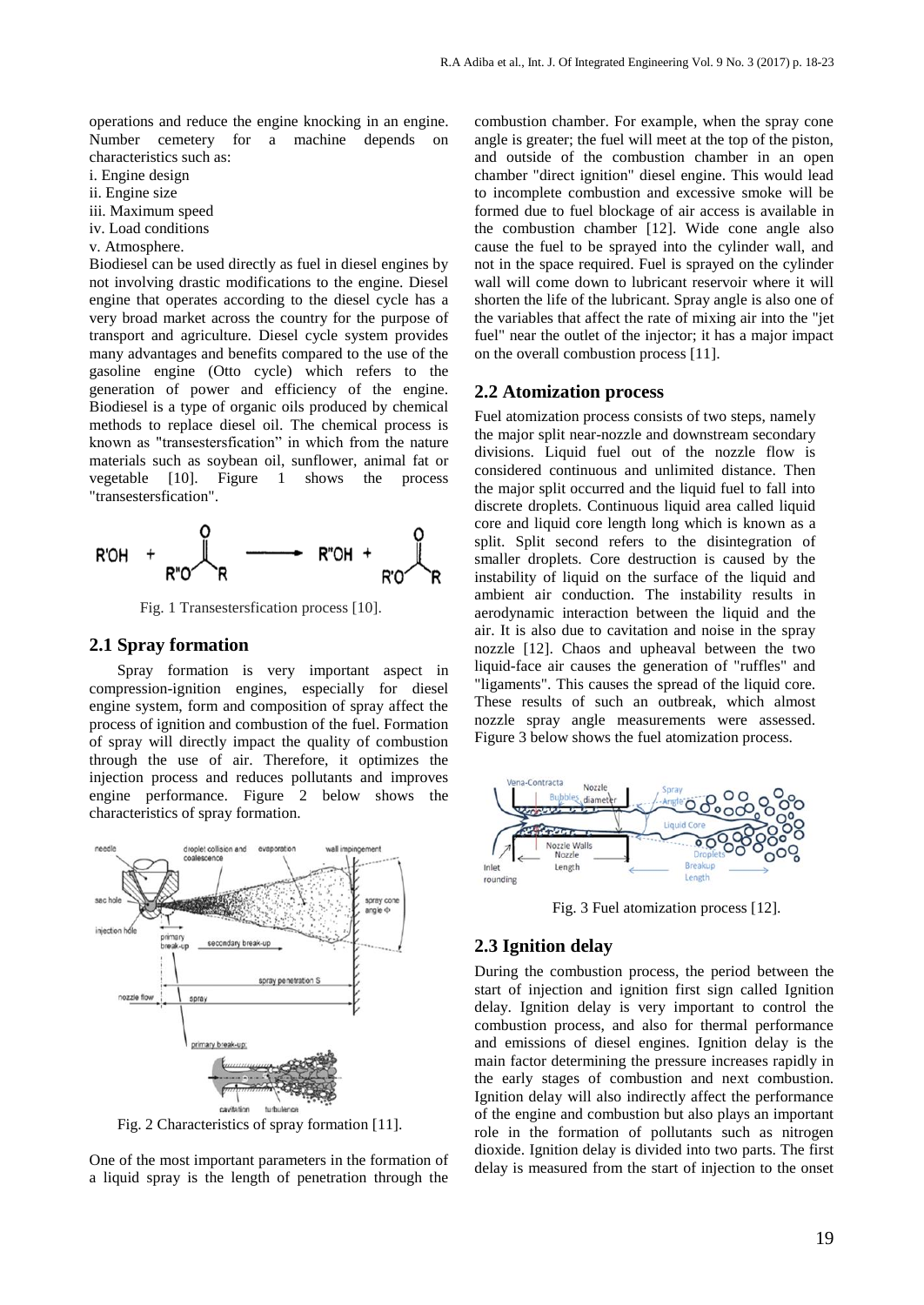of exothermic reaction at the initiation pressure and time while second delay is the amount of stress or recovery time to recover from a weak increase in pressure [2]. Figure 4 is an illustration of "Ignition delay" in the temperature versus time.



Fig. 4 Illustration of Ignition delay [2]

## **2.4 Mixture formation**

Mixture formation is about the physical processes that occur in diesel combustion control period "ignition delay". It is divided into three important parts of multihole injection, the movement of air (in the area of combustion) and the process of chemical decomposition and oxidation of the fuel.

There are two concepts providing a mix of internal and external. External mixture formation with the most simple concept that is equipped with a fuel system coupled with the gas and air mixing in the "intake manifold" engine. Mixing it will cause a loss of pressure and it is less appropriate than the injection. Meanwhile, for internal mixture formation, gas fuel injection directly into the combustion chamber [13-14]. This will lead to more complex concept produced which it involves low pressure and high pressure injection. The authors reported that, the simulation process of forming a mixture of diesel fuel with air under two types of injections in the 3-dimensional CFD, and compares to a hybrid spray, spray cone has an advantage in the formation of a mixture of fuel and air. With the spray cone, forming a better mix, "Sauter mean diameter" (SMD) and small bursts of faster velocity will increase engine performance [15].



Fig. 5 Mixture formation and ignition [16].

## **2.5 Computational fluid dynamics (CFD)**

Computational fluid dynamics (CFD) software is used to perform the simulation in automotive engines, spray and combustion, and to act as a predictive tool for the design of an engine. It also depends on the dimensional accuracy of the modeled physics and chemistry. However, in this study, spraying and burning will be studied according to a predefined scope. Parameters that will be studied are the spray cone angle, spray tip penetration and spray area.

Multi formulation "Lagrangian-Euler" has been used to simulate discrete interaction and continuous phase. Equation "Navier-Stokes" resolved to continue using gas phase turbulence model. Multiple formulations "Lagrangian-Euler" has been used to simulate the interaction of discrete and continuous phases. Equation "Navier-Stokes" settled for continuous gas phase using the k-ε turbulence model. At any time taken ( $ΔT = 1$ )  $\times$ [10]  $\wedge$  (- 6) s), Euler approach defines parameters such as flow velocity components, pressure, density and temperature as a function of position  $(x, y, z)$  for the entire flow domain three dimensions. In the Lagrangian description, the droplets are assumed to be single-particle mass, velocity slowed by aerodynamic interaction between gas and droplets, mass reduction caused by evaporation and others. Both phases are exchanging momentum, energy and mass. Gas phase will affect the liquid is spread by using the temperature, gas velocity, and others, in grid cells where the drip passes at each time step as boundary conditions. In the method of "Euler-Lagrangian" it is assumed that the volume fraction of discrete phases is small compared with the continuous phase.

## **2.6 Boundary condition**

Boundary conditions in this study consider the parameter given and the connectivity between spray and injector in which this boundary condition applies in computational fluid dynamic (CFD) software. This study use CFD ANSYS Fluent software to do the numerical simulation. The boundary conditions used are in the Table 2 below.



Fig. 6 The Model of the Constant Combustion Chamber.

Figure 6 shows model of constant volume chamber. All dimensions are in millimetres. The design of injector is only focus on the injector head and spray chamber. A complete injector has six nozzle holes with angle of 15 degree between each hole. The injector and spray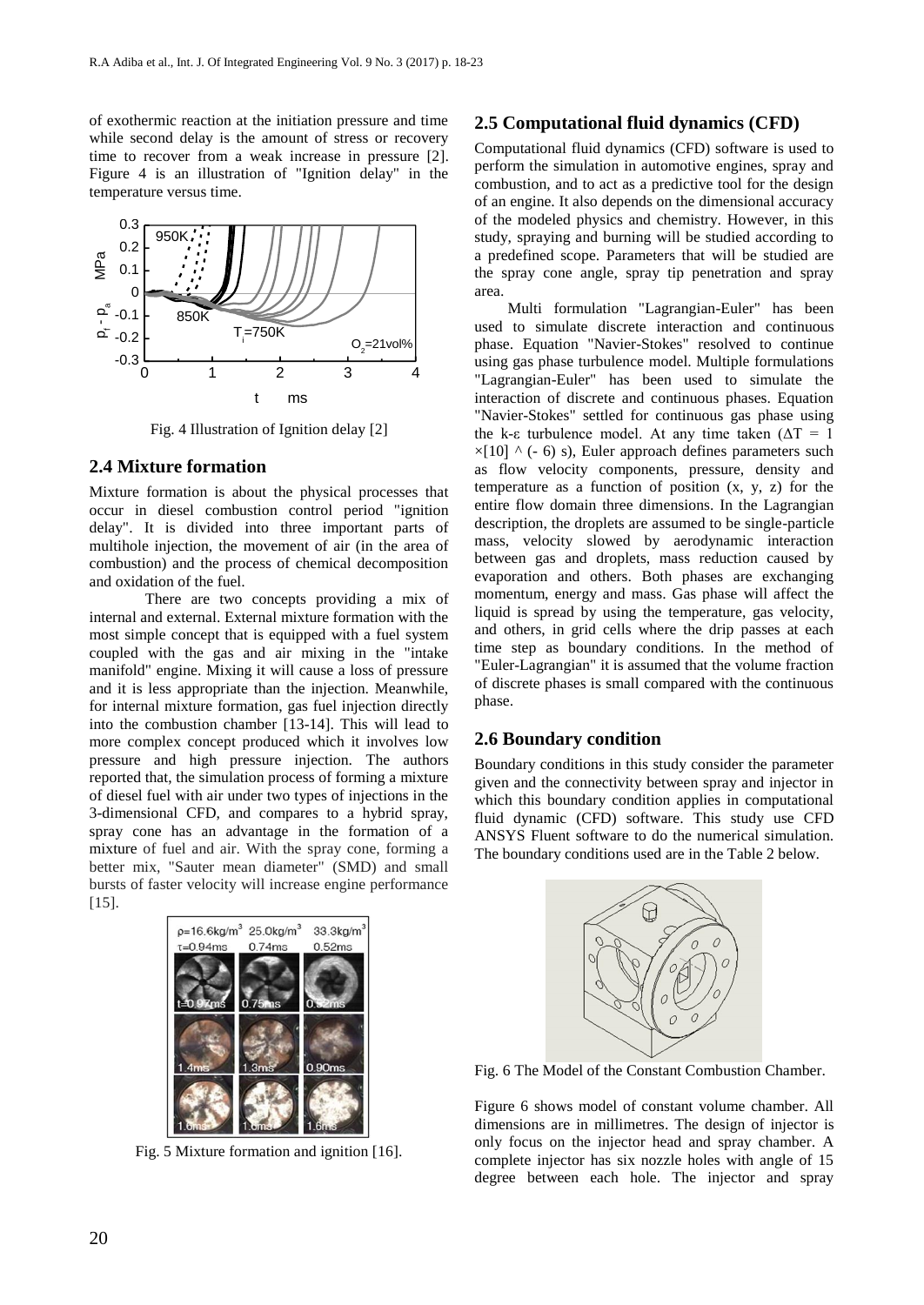chamber are cut into one per six pieces which only one nozzle hole is left in order to minimize the error during the simulation.

| <b>Ambient temperature :</b> $T_i$    | 750 K                           |
|---------------------------------------|---------------------------------|
|                                       | 850K                            |
|                                       | 950 K                           |
| Oxygen concentration                  | $21$ vol $\%$                   |
| <b>Injection pressure :</b> $P_{ini}$ | 100 MPa                         |
| Ambient pressure : $\rho$             | 8.3 kg/m <sup>3</sup> (2 MPa)   |
| (Ambient pressure: $P_i$ )            | 12.45 kg/m <sup>3</sup> (3 MPa) |
|                                       | 16.6 kg/m <sup>3</sup> (4 MPa)  |
| Nozzle injector                       | $6 \times 0.129$ (0.0784)       |
| Hole x diameter : $n_0 x d_0$         |                                 |
| Total area ,mm <sup>2</sup>           |                                 |
| Mass flow rate: kg/s                  | 0.0042                          |
| Flow                                  | Unsteady                        |
|                                       | Turbulence                      |
| Viscous Model                         | K-epsilon, realizable           |
|                                       | Standard wall function          |
| <b>Materials</b>                      | Mixture (fuel-air)              |

Table 2: Boundary condition

## **3. Results and Discussion**

Generally, the applications of simulation in ANSYS FLUENT 14.5 involve three main stages that have been considered which are pre-processing, solving and postprocessing. Besides that, each stage is related and the sequence needs to be followed for better results. Commonly, pre-processing is to create geometry, which is usually done by using CAD tool for examples AutoCAD and Solid Work software and being imported into ANSYS. For the seconds step is mesh generation of a suitable computational domain to solve the flow equations and lastly is solving with post processing. For meshing, it can identify either the fine or coarse level of mesh. While in the post processing stage, the solution solving involves of the governing equation by using solver in CFD software also with data gathering and finally visualization of the data and result.

The main focus of this simulation study was to examine the data length of the liquid, spray penetration and spray pattern of the temperature and pressure prevailing in the constant volume chamber. The simulation tests were carried out at different ambient pressures; 4 MPa, 3 MPa and 2 MPa. It aims to identify the differences form of a spray, the spray area, spray angle and spray penetration at constant volume chamber, using biodiesel at different ambient pressures.

## **3.1 Form of spray in the constant volume chamber**

In this study, spray form is simulated into 3 conditions; 2 MPa, 3 MPa, and 4 MPa. Figure 7, 8, 9, 10, 11, and 12 show the difference of spray form at different ambient pressure by using 1 spray nozzle and 6 sprays of nozzle of injector.



Fig. 7 The structure of the particle sprays penetration form at ambient pressure of 4 MPa with 1 spray nozzle.



Fig. 8 The structure of the particle spray penetration form at ambient pressure of 4 MPa with 6 sprays nozzle.



Fig. 9 The structure of the particle sprays penetration form at ambient pressure of 3 MPa with 1 spray nozzle.



Fig. 10 The structure of the particle spray penetration form at ambient pressure of 3 MPa with 6 sprays nozzle.



Fig. 11 The structure of the particle sprays penetration form at ambient pressure of 2 MPa with 1 spray nozzle.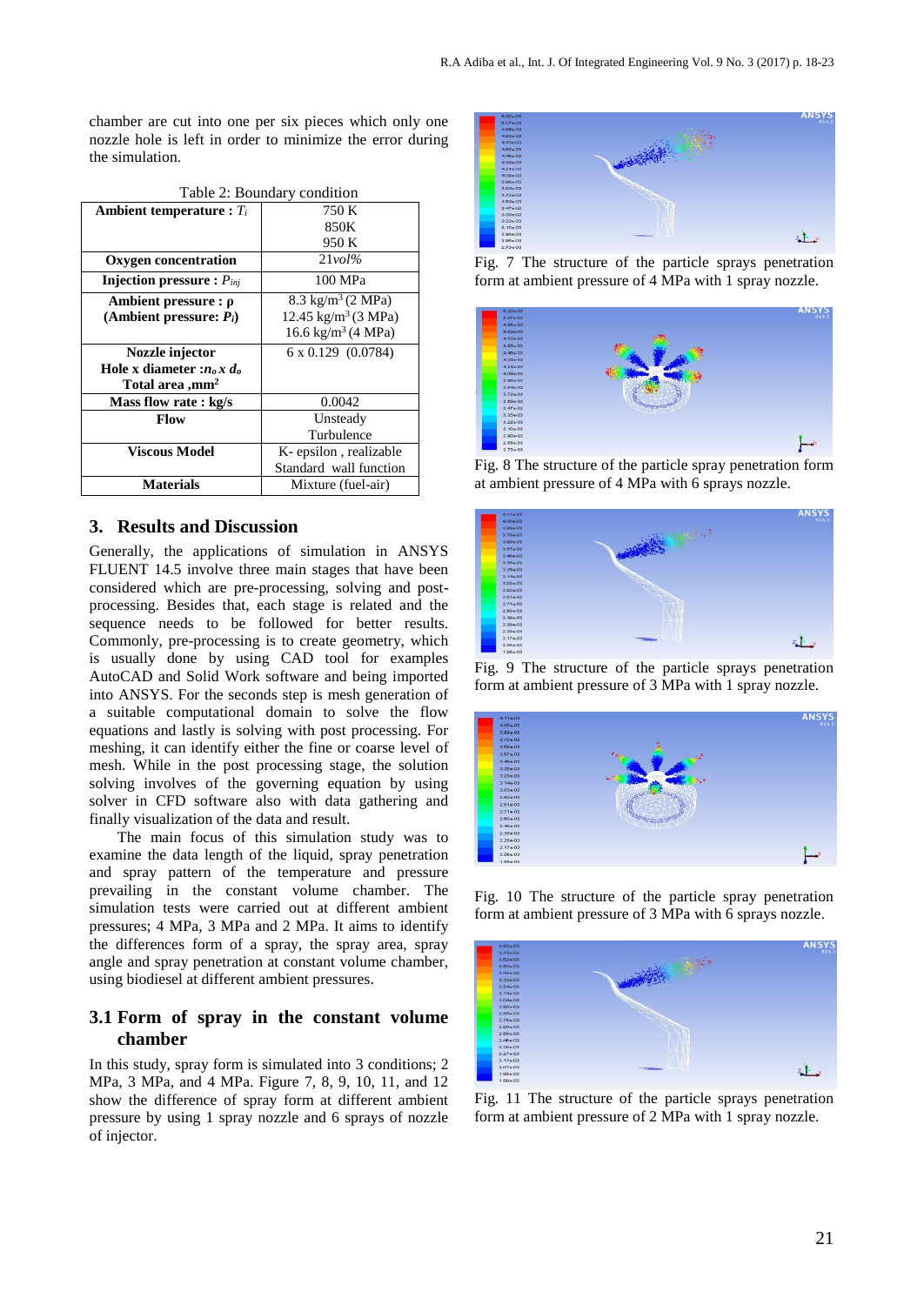

Fig. 12 The structure of the particle spray penetration form at ambient pressure of 4 MPa with 6 sprays nozzle.

Based on the structure of particle spray penetrations shown, the spray form by using 4 MPa ambient pressure gives a good spray form compared to the 3 MPa and 2 MPa of ambient pressures. It is said that the increasing of ambient pressures will affect the spray form. Also, it will increase the fuel-air mixture thus time will increase for own flames.

#### **3.2 Spray angle of constant volume chamber**

Spray angle also gives the important features to be considered in combustion development. Figure 13, 14, and 15 below show the spray angle in constant volume chamber by using different ambient pressures; 4 MPa, 3 MPa, and 2 MPa.



Fig. 13 Spray angle at 4MPa



 $\mathcal{L}_1$ 

Fig. 15 Spray angle at 2MPa

Based on the figures above, spray angle at 4MPa gives the biggest angle which is 45.63° compared to spray angle at 3 MPa and 2 MPa which giving 42.35° and 40.85° respectively. Hence, lower ambient pressure gives smaller spray angle in constant volume chamber. Figure 16 below shows the increasing of spray angle regarding the increasing of ambient pressure in which this condition affects the combustion in constant volume chamber.



## **4. Conclusions**

The following conclusions are drawn from this study:

- Ambient pressure affects the spray form in the constant volume chamber; the higher the pressure, the better the spray form. In addition, changes in ambient pressure also affects the velocity of injector spray; the higher the ambient pressure, the faster the velocity of injector spray.
- 2. Lower ambient pressure in constant volume chamber still intrude the biodiesel spray burst to be tiny droplets in which these can help in own flame. These conditions affect the spray form, and spray angle in the constant volume chamber.

### **References**

- [1] [Khalid, A.](http://www.scopus.com/authid/detail.url?authorId=55655797100&eid=2-s2.0-84937061354) , [Jaat, N.,](http://www.scopus.com/authid/detail.url?authorId=56500699400&eid=2-s2.0-84937061354) [Sapit, A.,](http://www.scopus.com/authid/detail.url?authorId=55173808600&eid=2-s2.0-84937061354) [Razali, A.,](http://www.scopus.com/authid/detail.url?authorId=56492641900&eid=2-s2.0-84937061354) [Manshoor,](http://www.scopus.com/authid/detail.url?authorId=37030004500&eid=2-s2.0-84937061354)  [B.,](http://www.scopus.com/authid/detail.url?authorId=37030004500&eid=2-s2.0-84937061354) [Zaman, I.,](http://www.scopus.com/authid/detail.url?authorId=36544499800&eid=2-s2.0-84937061354) [Abdullah, A.A.,](http://www.scopus.com/authid/detail.url?authorId=55702864300&eid=2-s2.0-84937061354) 2015,"Performance and emissions characteristics of crude jatropha oil biodiesel blends in a diesel engine" [International](http://www.scopus.com/source/sourceInfo.url?sourceId=21100235622&origin=recordpage)  [Journal of Automotive and Mechanical Engineering,](http://www.scopus.com/source/sourceInfo.url?sourceId=21100235622&origin=recordpage)  Volume 11, Issue 1, Pages 2447-2457, DOI: 10.15282/ijame.11.2015.25.0206.
- [2] Khalid, A., Hayashi, K., Kidoguchi, Y., Yatsufusa, T., 2011,"Effect of air entrainment and oxygen concentration on endothermic and heat recovery